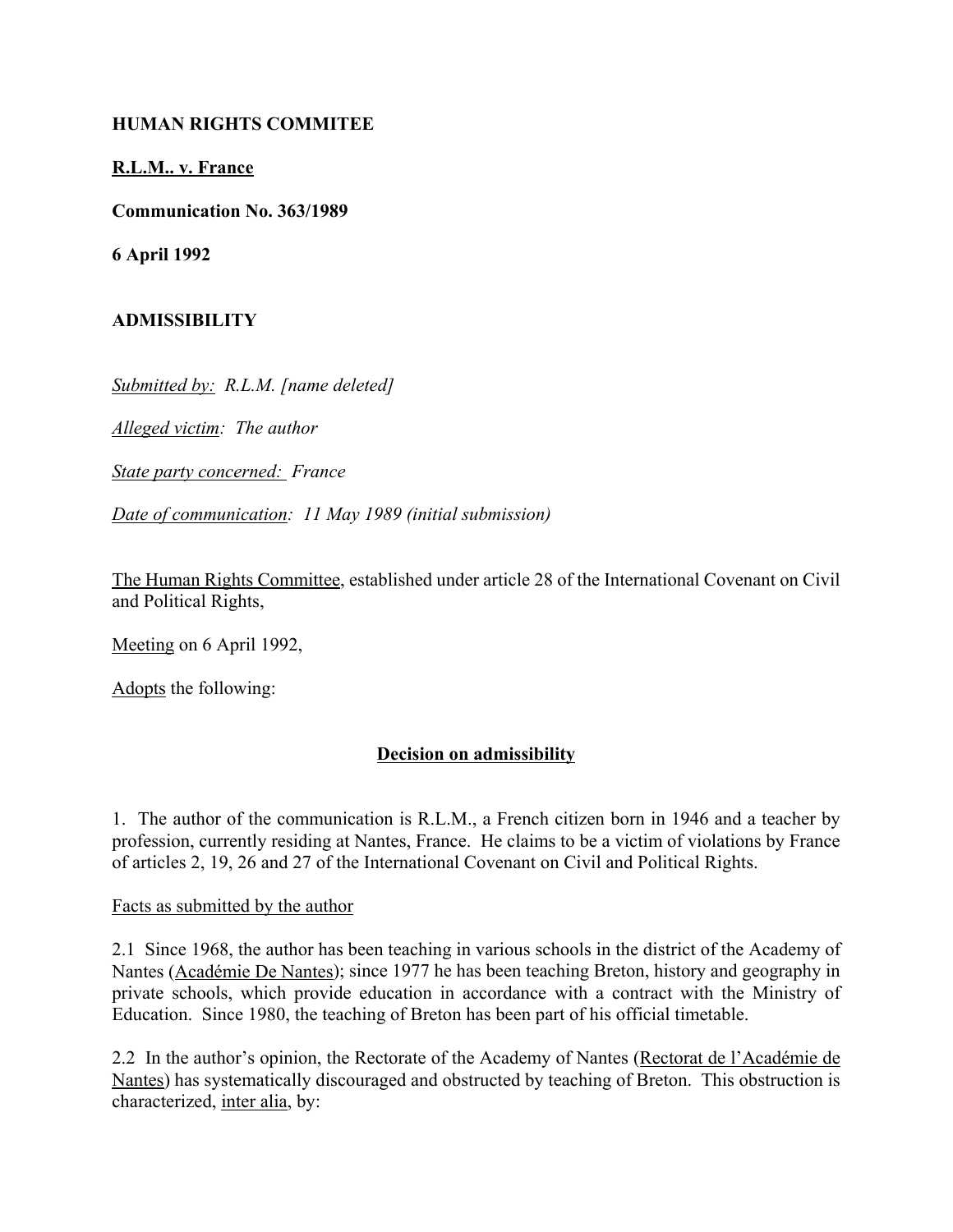(a) The systematic denial to candidates to the **Baccalaur** examinations of the possibility to sit exams in the centres usually provided for that purpose;

(b) The refusal to inform the students or their parents about the possibilities, laid down in specific regulations, of studying the Breton language in secondary schools in Nantes and in the DÈpartment de Loire-Atlantique;

(c) The refusal to create a tenured post of the teaching of Breton, on the ground that the limited demand for teaching of Breton does not justify the establishment of such a post;

(d) The refusal to initiate an official and objective inquiry in the matter.

2.3 The author explains that teachers wishing to obtain in Breton the Certificate of Aptitude for Secondary Education (Certificat d'Aptitude Professionnelle d'Enseignement Secondarie (CAPES)) must also choose a second subject. He adds that the text of the applicable regulations of 1983, governing the aims of the teaching of regional cultures and languages, are not applicable to those teachers who have obtained the CAPES for Breton; they do not have to volunteer to teach Breton, once there is some demand for it, but have certain acquired rights to teach their subject.

2.4 The author contends that he cannot submit his grievances to the French courts or administrative tribunals. He surmises that there is no effective remedy in his case because, as a civil servant, his teaching obligations are subordinate to the "exigencies of the service", which may require the teaching of subjects that do not correspond to the specialization of the complainant. It is therefore said to be futile to challenge the decisions of the authorities. Finally, he submits that the administrative authorities regularly deny him the opportunity of a meeting, presumably so as to avoid having to address the problem.

# **Complaint**

3.1 The author contends that the Rectorate of the Academy of Nantes (and the Academy of Rennes) has systematically discriminated against him, both by obstructing his career development and by lowering his salary, allegedly without any explanation. He further claims that a course of Breton that he had been assigned to teach at the Lycée de Vannes has been systematically hindered by the Board of that high school, and that the educational authorities, including the Ministry of Education, have endorsed the discriminatory attitude of their subordinates against the author and against the teaching of Breton in general.

3.2 More generally, the author contends that the requirement of being able to teach two subjects for the award of the Certificate of Aptitude for the teaching of Breton has, in reality, the effect of seriously curtailing the possibilities of teaching Breton. Thus, a course given during the school year 1988/89 at the CollÈge Montaigne in Vannes could not be organized for the following school year, despite of the demand from students. This, it is submitted, is contrary to article 55 of the French Constitution and has been recognized in a judgement given by the Administrative Tribunal of Rennes on 27 January 1987.

3.3 Finally, the author submits that the result of a recent survey conducted by the Parents'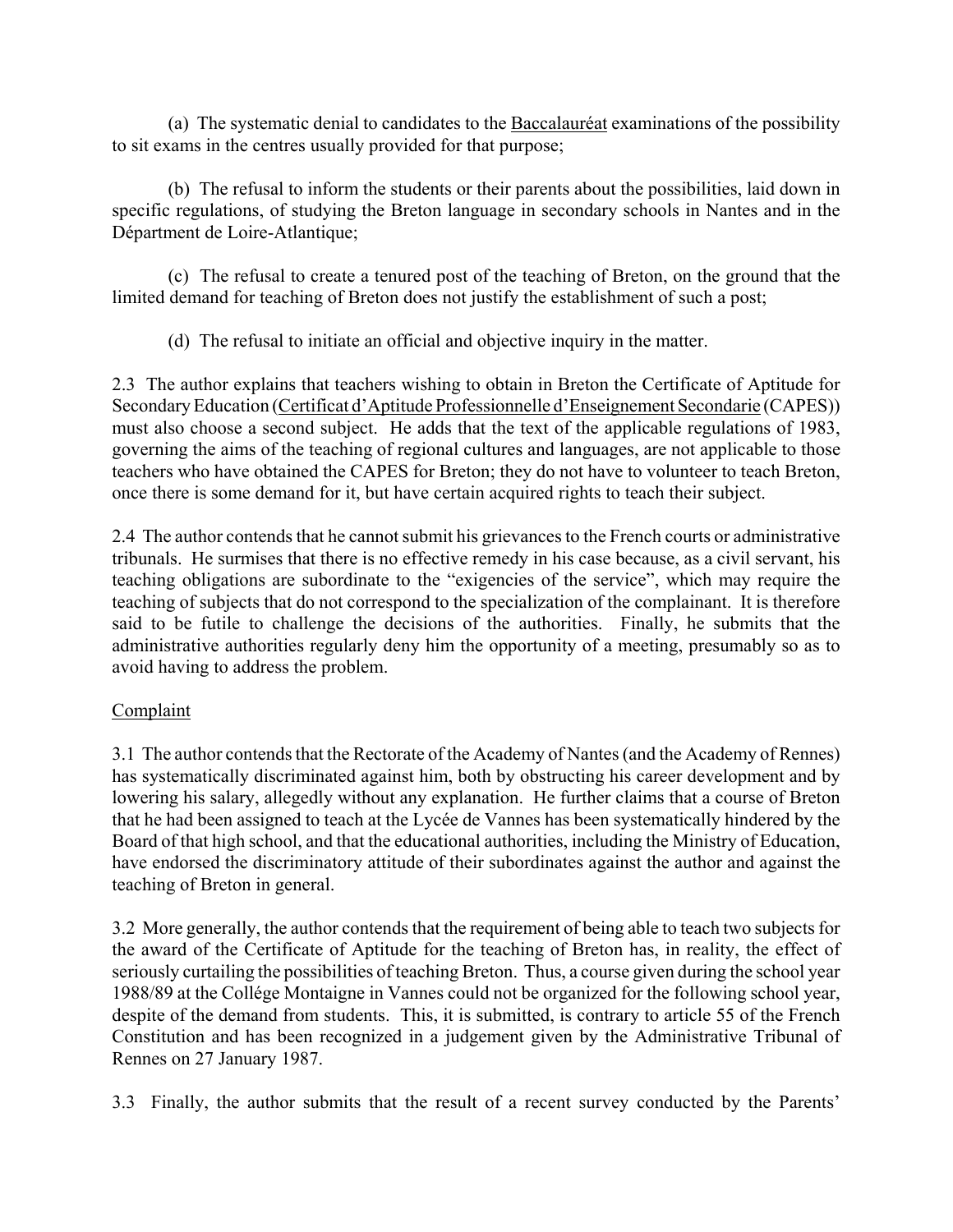Association for the Teaching of Breton (Association des Parents d'Eléves pour l'Enseignement du Breton) confirms the discriminatory attitude of the Rectorate of the Academy of Nantes, since it challenges the Rector's opinion that the limited demand for the teaching of Breton does not justify the creation of established posts.

### State party's information and observations

4.1 The State party submits that the communication is inadmissible on the ground of non-exhaustion of domestic remedies. Subsidiarily, it contends that many of the author's complaints concern alleged discrimination vis-à-vis the Breton language in general, and that, accordingly, the author cannot be deemed a victim within the meaning of article 1 of the Optional Protocol.

4.2 In respect of the allegedly discriminatory measures directly concerning the author, the State party argues that R.L.M. has failed to exhaust available remedies. His two letters addressed to the Rector of the Academy of Rennes in February 1988 and to the Rector of the Academy of Nantes in April 1988 do not display any of the characteristics of an administrative remedy. In fact, the author merely sought, through these letters, an audience with a view to secure the establishment of a post for the teaching of Breton, and did not complain about his personal situation.

4.3 The State party contends that the following remedies would be open to the author, adding that none of them has been utilized:

(a) Recourse to the representatives of his profession in the  $\alpha$  administrative (parity) commission" (Commission administrative paritaire), which may be seized of all types of questions concerning personnel disputes (article 25 (4) of Decree 82-451 of 28 May 1982 concerning the Commission administrative paritaire);

(b) Filing of an ex gratia appeal to a higher administrative authority, including the Minister of Education. The advantage of such an appeal, while optional, is that it may be based not only on the legally relevant facts of the case but also on considerations of equity and expediency;

(c) Finally, if the author considered that any of the contested decisions violated his rights, he could have sought a contentious remedy for abuse of power, requesting the administrative judge to annul the decision. Such an application could have been filed within two months of the date on which he was notified of any adverse decision affecting him

4.4 The State party emphasizes that the inactivity of negligence of the author in respect of pursuit of domestic remedies cannot be attributed to State organs: "the right to submit a communication to the Human Rights Committee cannot be used as a substitute for the normal exercise of domestic remedies in cases where such remedies have not pursued purely through the fault of the interested party."

4.5 Additionally, the State party submits that the author has failed to advance a claim in the sense of the Optional Protocol. As to the alleged violation of article 19, paragraph 2, the State party contends that the author has failed to show how his freedom of expression might have been interfered with and that, on the contrary, each of his submissions and his correspondence with the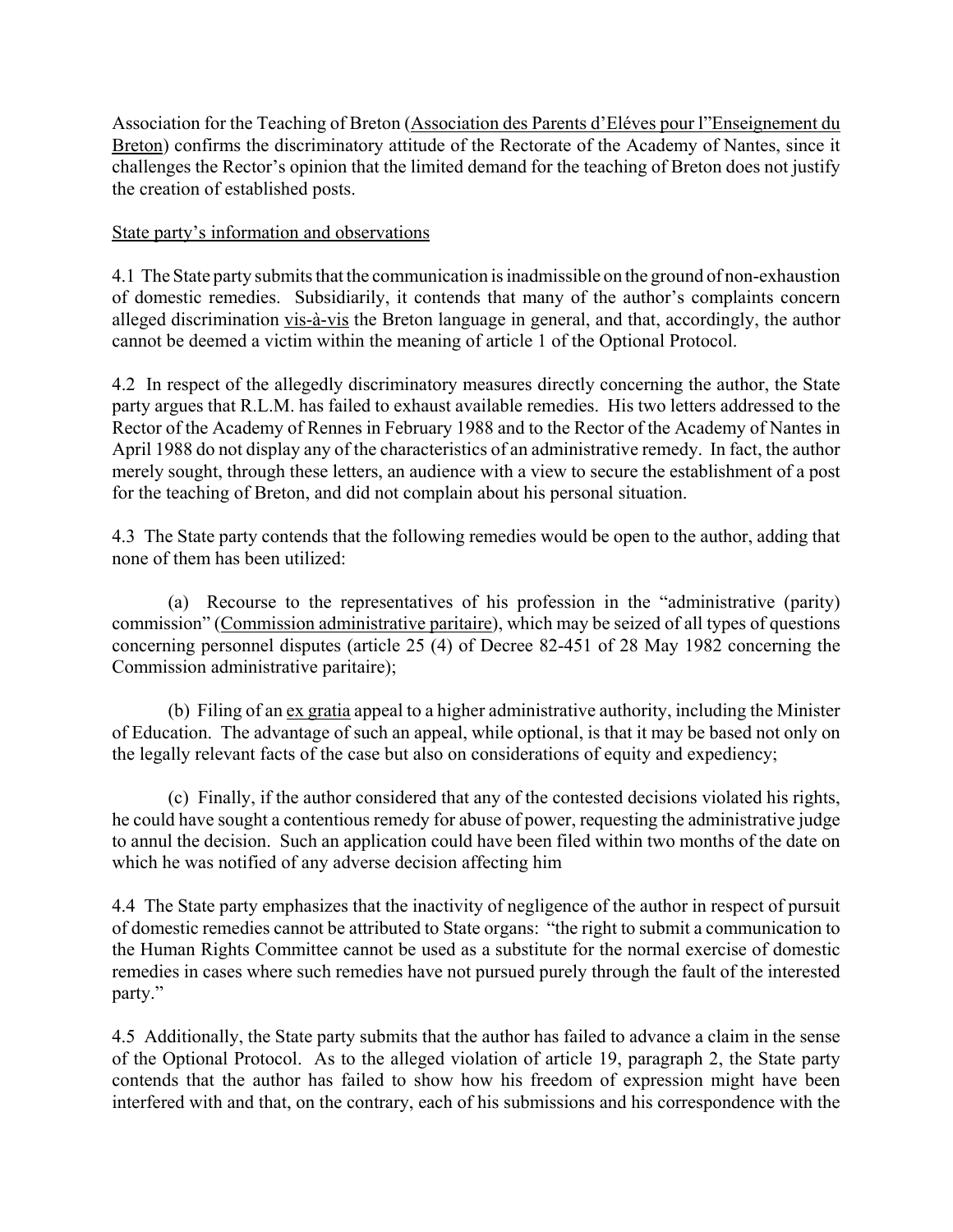education authorities, parliamentarians and government officials show that he has ample opportunity to make his position known. It further affirms that "freedom of expression" within the meaning of article 19 cannot be construed as including a right to exercise a specific teaching activity.

4.6 With respect to the alleged violation of article 26, the State party affirms that nothing in the file substantiates the author's claim that the Rectorate of the Academy of Nantes systematically discriminates vis-à-vis the teaching of Breton and that it discriminated against the author by denying him regular career development. It notes that Law 51-46 of 11 January 1951 recognized Breton as a regional language and contained measures designed to encourage its teaching. This law was amended by circular No. 82-261 of 21 June 1982 concerning the teaching of regional languages and cultures in public education institutions, and by circular No. 83-547 of 30 December 1983 specifying objectives. The teaching of Breton, however, is not obligatory but a function of the optional choices of students and teachers. The Rectors of the various academies may adapt teaching requirements in the light of local characteristics and with a view to the financial resources available to them.

4.7 With respect to the author's allegation that his CAPES forces him to teach subjects other than Breton, the State party explains that all teachers who obtain CAPES may be called upon to teach in any of the academies created by the Minister of Education throughout France. The specificity of teaching requirements of Breton therefore has led the authorities to require candidates to CAPES to acquire the certificate for two subjects. Teachers of Breton are required to teach a second subject in addition to the hours of Breton taught, so as to fulfil the necessary service requirements laid down in their statute. The State party concludes that the author cannot pretend that he is discriminated on grounds of language if the Lycée de Vannes asked him to teach geography and history, in addition to Breton; if Breton classes are not organized, this is by no means owing to discriminatory considerations but to the fact that this option is chosen by too limited a number of students, and, in the author's case, norms that are of general application simply have been applied to his situation.

4.8 With respect to the alleged violation of article 27, the State party refers to the "declaration" made by the Government of France upon accession to the Covenant, which stipulates: "in the light of article 2 of the Constitution of the French Republic, ... article 27 [of the Covenant] is not applicable as far as the Republic is concerned".

4.9 Finally, the State party contends that a violation of article 2 of the Covenant cannot be committed directly and in isolation, and that any violation of this provision can only be a corollary to the violation of another provision of the Covenant. Since the author has not shown that his rights under the Covenant have been breached, he cannot invoke article 2.

# Issues and proceedings before the Committee

5.1 Before considering any claims contained in a communication, the Human Rights Committee shall, in accordance with rule 87 of its rules of procedure, decide whether or not it is admissible under the Optional Protocol to the Covenant.

5.2 Concerning the author's claim under article 19, paragraph 2, the Committee observes that R.L.M. has failed to substantiate how his freedom of expression was violated by the French authorities' policy vis-à-vis the teaching of Breton. In this respect, therefore, he has failed to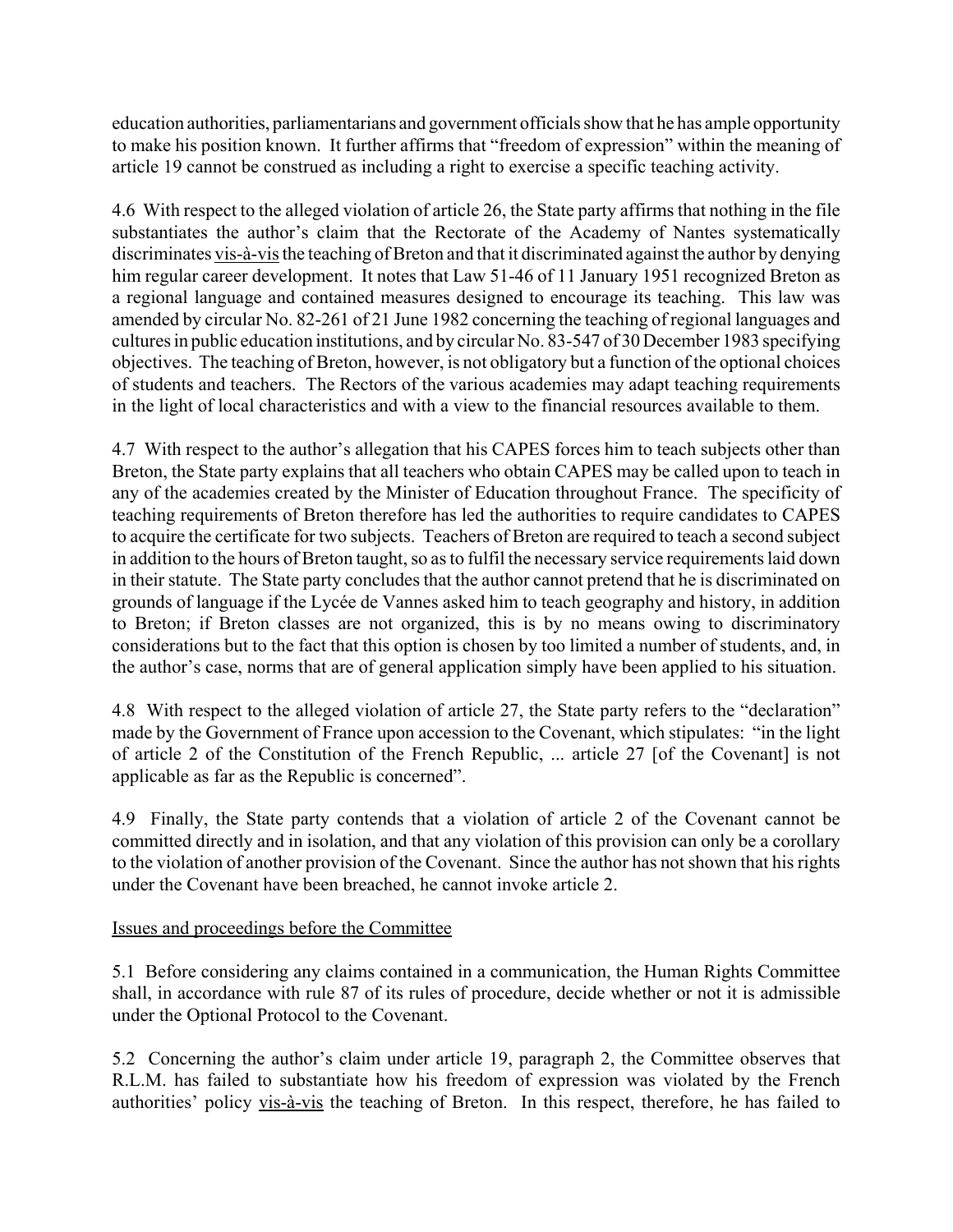advance a claim within the meaning of article 2 of the Optional Protocol.

5.3 As to the claim of a violation of article 27, the Committee reiterates that France's "declaration" made in respect of this provision is tantamount to a reservation and therefore precludes the Committee from considering complaints against France alleging violations of article 27 of the Covenant<sup>a</sup>.

5.4 With regard to the alleged violation of article 26, the Committee observes that although the author has claimed that effective remedies are lacking, it is clear from his submissions that he has not pursued any judicial or administrative remedies in this respect. His submissions to the competent authorities and his correspondence with the Rectorate of the Academy of Nantes and Rennes cannot be deemed as exhaustion of available administrative and judicial remedies. The Committee reiterates that article 5, paragraph 2 (b), of the Optional Protocol, by referring to "all available domestic remedies", clearly refers in the first place to judicial remedies<sup> $b$ </sup>. The author has not shown that he could not have resorted to the administrative and judicial procedures which the State party has plausibly submitted were available to him, or that their pursuit could be deemed to be, a priori, futile. In fact, it appears from the author's submission that he does not envisage availing himself of these remedies. The Committee finds that his doubts about the availability and effectiveness of domestic remedies do not absolve him from exhausting them, and concludes that the requirements of article 5, paragraph 2 (b), have not been met.

5.5 The author has also invoked article 2 of the Covenant. The Committee recalls that article 2 is a general undertaking by States parties and cannot be invoked, in isolation, by individuals under the Optional Protocol<sup> $c$ </sup>. As the author's claims relating to articles 19 and 26 are inadmissible under articles 2 and 5, paragraph 2 (b), of the Optional Protocol, it follows that R.L.M. cannot invoke a violation of article 2 of the Covenant.

6. The Human Rights Committee therefore decides:

(a) That the communication is inadmissible under articles 2 and 5, paragraph 2 (b), of the Optional Protocol;

(b) That this decision shall be communicated to the State party and the author of the communication.

[Done in English, French, Russian and Spanish, the English text being the original version.]

# Notes

a/ See Official Records of the General Assembly, Forty-fifth Session, Supplement No. 40 (A/45/40), vol. II, annex X, sect. A, communication No. 220/1987 (T.K. v. France), decision of 8 November 1990, para. 8.6 and appendices I and II.

b/ See ibid., Forty-fourth Session, Supplement No. 40 (A/44/40), annex XI, sect. D, communication No. 262/1987 (R.T. v. France), decision of 30 March 1989, para. 7.4.